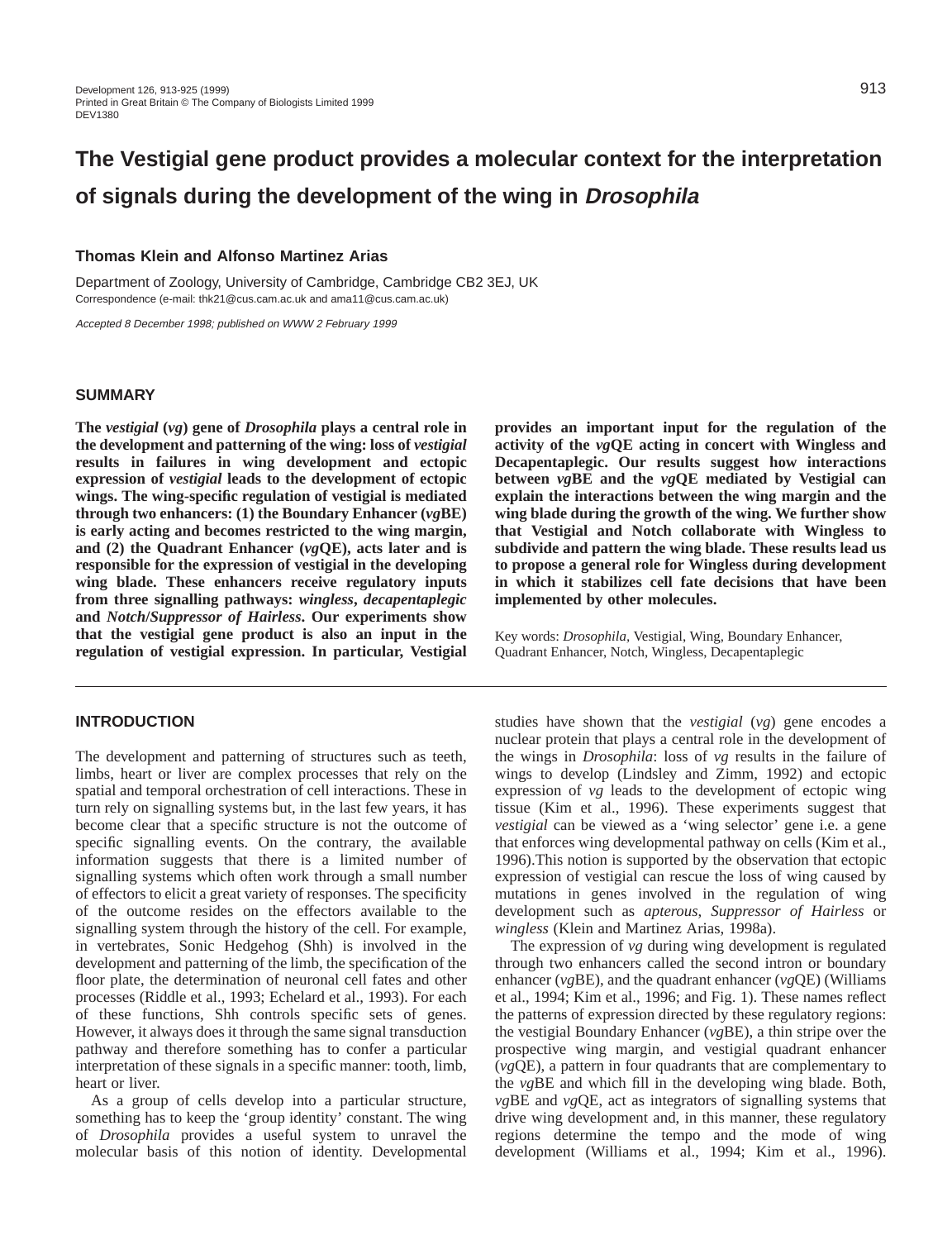#### 914 T. Klein and A. Martinez Arias

However, the function of *vg* and, more specifically, how it endows cells with identity is not clear. One possibility is that Vestigial regulates patterns of proliferation and gene expression that are characteristic of wing tissue. However, there is no direct evidence for this.

Here we study the regulation of the *vg* gene. We show that Vestigial is required for its own expression and that the three signalling systems known to play a major role in wing development, Notch, Wingless and decapentaplegic (*dpp*), not only act through the known enhancers of *vg*, but also show synergistic interactions with the *vg* gene product. These observations lead us to suggest that vestigial specifies identity in part by providing a molecular context in which different signalling events act to trigger the development of a wing. Perhaps by responding to this signalling system, Vestigial targets factors onto specific genes required for the proliferation and patterning of the wing. Our results further show that *vg* plays an important role together with, rather than simply downstream of, *wingless* in the patterning of the wing blade along the dorsoventral axis. The experiments suggest that the

main function of *wg* is to enforce gene expression rather than initiate it.

#### **MATERIALS AND METHODS**

#### **Drosophila stocks**

The *Ser* mutants used in this study are *SerRX106* (Speicher et al., 1994) and *Ser94C* (Couso et al., 1995). Expression of *vg* at the DV boundary was detected using the vestigial Boundary Enhancer described in Williams et al. (1994) and referred to here as *vg*BE (for Boundary enhancer). The *vg*-quadrant enhancer is described in Kim et al. (1996, 1997b) and is referred to here as *vg*QE. For the expression of *wg* in the developing discs, we sometimes used a P-*lacZ* insertion in the *wg* gene on a CyO chromosome (Kassis et al., 1992).

Lines allowing us to overexpress the dominant negative UAS-*wg* carry a *wingless* gene with a stop codon at codon 398 of the *wingless* coding region (Zecchini and A. M. A., unpublished data). This C-terminal deletion mimics a mutation in *Xenopus* Wnt (Hoppler et al., 1996) and causes dominant negative effects in the embryo and the adult; details of the construct and the flies themselves are available upon request.

Ectopic expression of the different genes was achieved through the GAL4/UAS system of Brand and Perrimon (1993). The UAS-*vg* constructs were kindly provided by Sean Carroll (Kim et al., 1996); UAS-*wg* by K. Gieseler and J. Pradel; UAS-*Nintra* and UAS-*Dl* by L. Seugnet and M. Haenlin. The UAS-GFP is described in Yeh et al. (1995).

The expression of the different UAS constructs was driven in the imaginal discs with various GAL4 inserts. *patched* Gal4 (*ptc* GAL4) expresses UAS-*X* in a stripe along the AP boundary of the discs (Speicher et al., 1994). In the third instar, *decapentaplegic* Gal4 (*dpp* GAL4) (Wilder and Perrimon, 1995) is expressed in a similar pattern to *ptc* GAL4, although the expression is weaker over the ventral side (Klein and Martinez Arias, 1998a). The *vg*BEGal4 is described in Neuman and Cohen (1996a).

Stocks carrying various GAL4 and UAS combinations in wild type and mutants were generated. All stocks were balanced over the SM6a-TM6b compound balancer, which allowed the identification of larvae of the correct genotype because of the dominant larval marker Tb (Lindsley and Zimm, 1992). Details of the stocks as well as the stocks themselves are available upon request. In the case of *ap* mutations, stocks were established with a CyO balancer carrying a P-*lacZ* insertion in *wg* and the mutant discs were checked for the absence of the *wg* expression pattern. In the case of some experiments involving *ap* mutants, mutant discs were identified by the aberrant morphology of the wing disc and the absence of the CyO *wg-lacZ* balancer.

#### **Immunohistochemistry and in situ hybridization**

The Distalless antibody was a gift from S. Cohen and S. Bray and stainings were performed according to standard protocols. In situ hybridizations were performed as described in Tautz and Pfeifle (1989). The X-Gal staining is described in Ashburner (1989). The fluorescence of the green fluorescent protein (GFP) was detected by using the FITC-filter sets on a Zeiss Axiophot microscope.



**Fig. 1.** Expression of *lacZ* directed by the vestigial boundary enhancer, *vg*BE (A-C), the vestigial quadrant enhancer, *vg*QE (E-G), both together (D) and the endogenous Vestigial protein (H), throughout wing development. All discs shown with anterior to the left and ventral to the bottom. (A) Activity of the *vg*BE is detected in the second instar in a horseshoe pattern, with weaker expression in a region that fate maps to the anterior ventral region of the disc. (B) At the beginning of the third instar, the *vg*BE is active in a stripe that fate maps the wing margin and extends on either side of the wing disc into the flanks of the notum. At this stage, the wing primordium is the domain of the *vg*BE in the center of the disc. (C) The pattern defined at the beginning of the third instar is maintained throughout this stage, with the addition of a stripe along the AP boundary. (D) The patterns of the *vg*BE and *vg*QE, together, make up for the pattern of *vg* expression (compare with H) during wing development (Kim et al., 1996). (E) The *vg*QE is not active in the second instar, but becomes activated at the beginning of the third instar in a region around the intersection of the AP and DV boundaries (arrowhead). (F,G) Throughout later stages of the third instar, the activity of the *vg*QE outlines the developing wing pouch, is excluded from the wing margin and is lower in the regions between the proteins. (H) Pattern of Vestigial protein expression in a third instar wing disc. Comparison with C, D and G indicates that *vg*BE and *vg*QE account for the complete pattern of *vg* expression, except in the adepithelial cells underneath the notal region.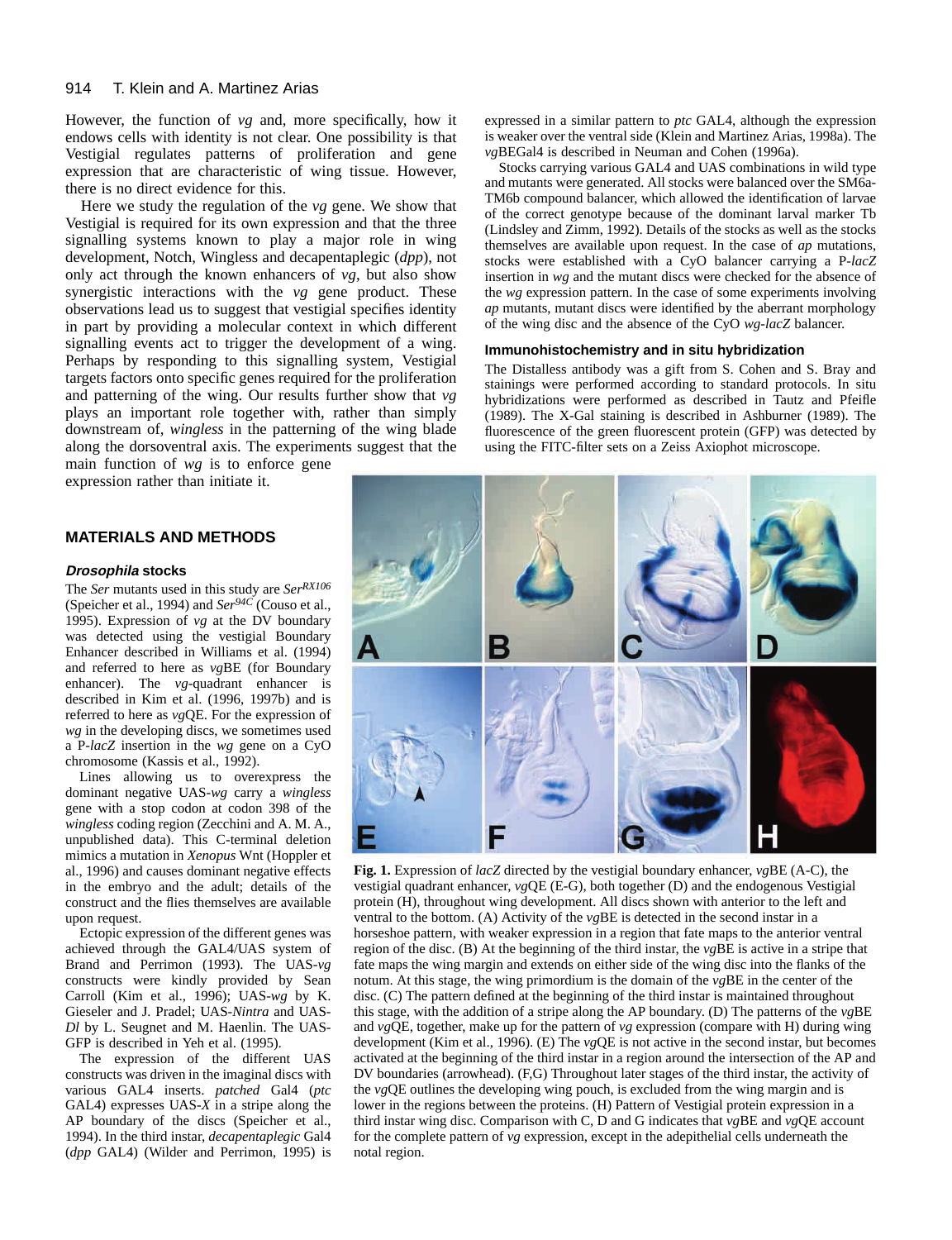# **RESULTS**

The expression of *vg* during wing development is regulated by two enhancer sequences located in the second and fourth introns of the gene (Williams et al., 1994; Kim et al., 1996).

The second intron enhancer regulates expression of *vg* along the DV boundary (Williams et al., 1994) and is therefore called the boundary enhancer (*vg*BE). The enhancer located in the fourth intron is called quadrant enhancer (*vg*QE), is activated much later than the *vg*BE (see Fig. 1 and Kim et al., 1996) and regulates the expression of *vg* in the pouch away from the DV boundary. This enhancer is only active in the wing pouch of the wing disc and not in any other imaginal disc.

The development and patterning of the wing depends on a series of interdependent regulatory loops that define a sequence of spatial patterns of gene expression. For this reason, it is important to determine both spatial and temporal aspects of the inputs on different genes (Klein and Martinez-Arias, 1998a). We do this below by focusing on the regulation and function of the two main enhancers of the *vg* gene.

#### **Early activity of the vestigial DV boundary enhancer (vgBE)**

The *vg*BE is activated first during the second instar and its expression pattern is very similar to that of the Vestigial protein at this stage (Klein and Martinez Arias, 1998b) suggesting that, in these early stages, the *vg*BE is responsible for the complete pattern of *vg* expression (also see below). Deletion analysis of the enhancer reveals two regions essential for its activity: a binding site for Suppressor of Hairless and sequences contained in the first 80 base pairs of the enhancer (Williams et al., 1994; Kim et al., 1996, 1997b).

In an attempt to map the nature and timing of the inputs into this enhancer, we have compared during wing development the activity of the wild-type *vg*BE and of deletions of the two essential regions (Fig. 2). To do this, we used *lacZ* fusions and monitored their expression in the developing wing disc (Williams et al., 1994; Kim et al., 1996, 1997b). We find that at the end of the second instar, *lacZ* expression from the wild-type *vg*BE outlines a horseshoe over the ventral region of the wing disc, with weak expression in the ventral anterior region where it overlaps with the expression of *wingless* (Figs 1A, 2A,L). *lacZ* expression increases in this region at the beginning of the third instar (Figs 1B, 2B,C). This increase does not occur in *Su(H)* mutants (data not shown), or in *wg* mutants (Klein and Martinez Arias, 1998a).

The activity of the enhancer deleted for the  $Su(H)$ -binding



**Fig. 2.** Expression of *lacZ* directed by the wild-type and mutated *vg*BE in wild-type (A-C,E-G,I-L) and *Su(H)* mutant wing discs (D,H). All discs shown with anterior to the left and ventral to the bottom. (Inserts in A,E and I) Higher magnifications of the ventral region where the wing primordium is established. (A-C) Pattern of activity of the *vg*BE in wild-type wing discs of second (A), early third (B) and late third (C) instar. (D) In *Su(H)* mutant discs, the activity of the *vg*BE is abolished from the wing region and most of the notum. (E-G) Activity of a *vg*BE deleted for the *Su(H)* binding site. (E) In the second instar, there is no activity over the center of the disc (arrowhead; compare with A and see insert). Also during later stages no activity was detected in the region of the developing wing (F,G). Notice that, nevertheless, there is activity of the enhancer at the flanking regions of the wing primordium from early on. (H) Expression of *lacZ* directed by the *vg*BE deleted for the first 80 bp in a *Su(H)* mutant. The residual notal expression indicates that there are other inputs in this enhancer. (I-K) Expression of *lacZ* directed by the *vg*BE deleted for the first 80 bp in the wild type. (I) In the second instar, the activity of the deleted *vg*BE is similar to that of the wild-type one (see insert; compare with A). However, as the wing grows, there is no enhancement over the developing wing pouch and faint activity can be detected over the DV boundary as the disc grows (J) and eventually disappears (K). Very faint expression can sometimes be observed, perhaps due to perdurance of the *lacZ* (K). (L) Coexpression of *lacZ* driven by the *vg*BE lacking the first 80 bp and *wg* in a second instar disc. The region of low activity is covered by the expression of *wg* (compare with I). Since *wg* expression defines the region of the wing primordium, the double staining reveals that the region of low expression is in the region of the developing wing. Arrowheads in A, E and I are indicating the region where the wing primordium develops.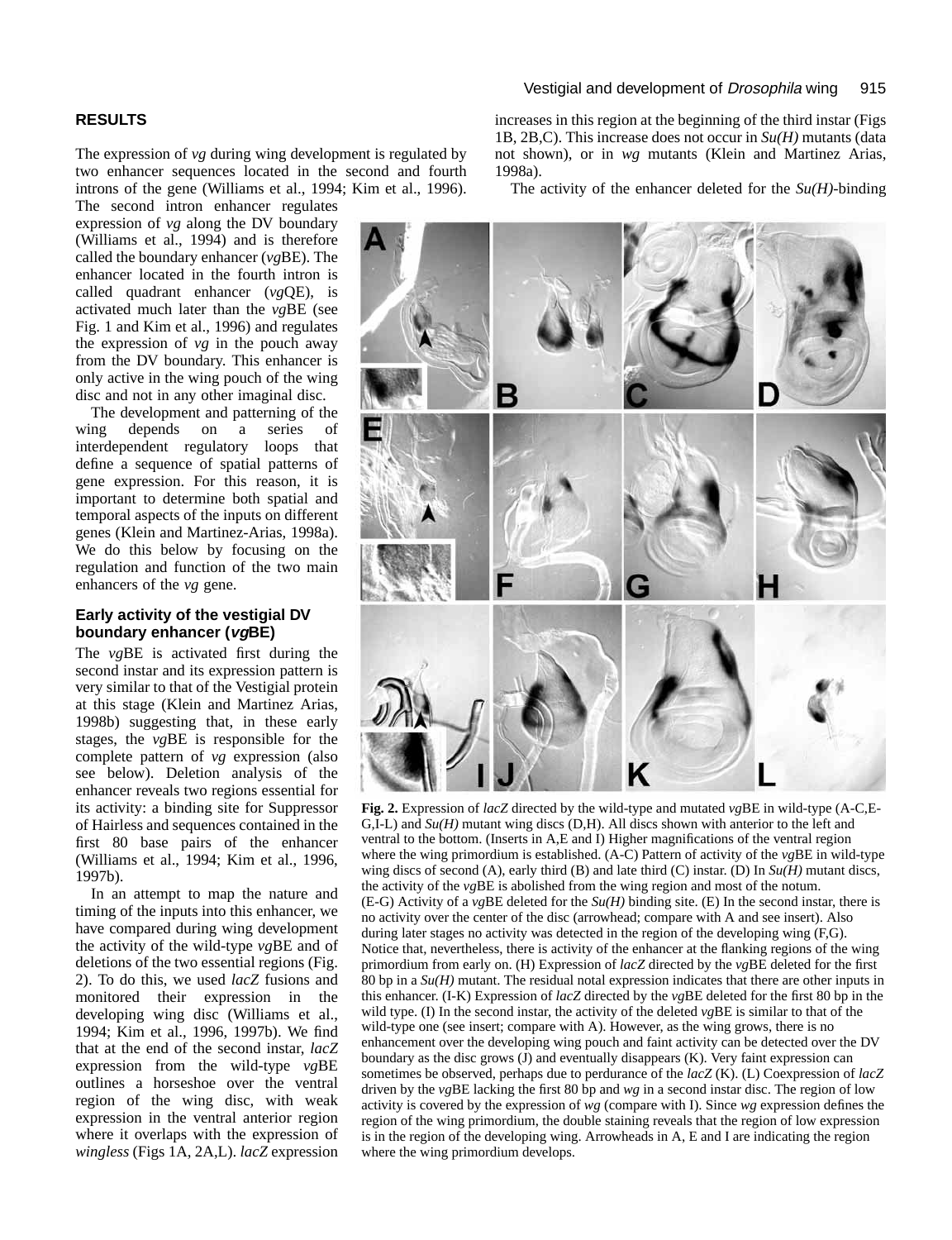site is different from the wild type. The activity of this enhancer is never initiated over the ventral region of the disc, where the wing primordium is established and remains absent during later stages (Fig. 2E-G). This result demonstrates that the activity of *Notch* is required not only for the maintenance, but also for the initiation of the expression of vg through the *vg*BE (Klein and Martinez-Arias, 1998a; Fig. 2).

The activity of the enhancer deleted from 0-80 is similar to that of the wild-type enhancer early on (Fig. 2I), but it never acquires the high levels of activity in the anterior ventral region. As the wing blade develops, a line of faint activity can be detected over the DV boundary (Fig. 2J), but it fades quickly and, by the end of the third instar, in most discs there is no activity over the developing wing blade (Fig. 2K). This enhancer still shows some activity in the flanking notal regions of the wing disc in wild-type and *Su(H)* mutant discs (Fig. 2H,K). This indicates the existence of additional inputs in the regulation of the *vg*BE in the notal region (see also Kim et al., 1997a).

Our results (and see also Klein and Martinez Arias, 1998a) suggest that the cells in which the expression of the *vg*BE is upregulated at the end of the second instar represent the anlage of the wing and require *Notch*/*Su(H)* signalling. These cells are located at the DV interface, on the domain of *wg* expression and overlap the expression on *nubbin*. Our suggestion that these cells represent the primordium of the wing pouch can explain why a deletion of the *vg*BE, as in the  $v g^{83b27}$  allele, results in the abolition of the development of the wing pouch since, in this mutant, the anlage would never be defined.

# **Wingless is an input on the DV Boundary Enhancer (vgBE)**

We have recently demonstrated that, in addition to the activity of Notch, the activity of *wg* is required for the initiation of *vg* expression since, in second instar larval discs of *wg* mutants, the activity of the *vg*BE is absent over the region of the wing anlage (Klein and Martinez Arias, 1998a). The possibility that Wingless acts on the vgBE is supported by the observation that a dominant negative version of DFrizzled2, a receptor for Wingless, reduces the activity of the *vg*BE (Zhang and Carthew, 1998). Altogether these results raise the possibility that Wingless has a direct input on the *vg*BE. Consistent with this we find that the first 80 bp of the *vg*BE, which are required for the full activity of the enhancer, contain two putative TCF-1-binding sites that are associated with Wingless signalling (Fig. 3A,B).

To test further the relationship between *wingless* and *vg* early in wing development, we monitored the influence of Notch and Wingless signalling on the activity of the *vg*BE. In contrast with ectopic expression of *wg*, which never leads to ectopic expression of the *vg*BE (Fig. 3C), ectopic expression of *Delta* with *ptc*GAL4 leads to ectopic expression of the *vg*BE, but only within the developing wing blade and where the levels of ectopic expression of *Delta* are high, near the AP compartment boundary (Fig. 3D). Interestingly, an effect of Wingless on this enhancer can be detected when Wingless is coexpressed ectopically with Delta. Although Wingless alone has no effect on this enhancer, coexpression of Delta with Wingless extends the realm of activity of the *vg*BE into regions where expression of Delta on its own has no detectable effects regions (Fig. 3E and see also Klein and Martinez Arias, 1998a).



**Fig. 3.** Influence of *wg* and *N* signalling on the *vg*BE. (A) The first 120 bp of the *vg*BE with the putative Tcf-1 sites highlighted in bold and the *Su(H)* binding site highlighted in italics. (B) Comparisons of the two sites found in the first 80 bp of the *vg*BE with the Tcf-1 consensus binding site. (C) Expression of UAS-*wg* with dppGal4 does not change the activity of the *vg*BE, although morphological changes are visible in the wing disc, which are the result of the ectopic induction of hinge fate in the notal area (Klein and Martinez-Arias, 1998a; T. K. and A. M. A., unpublished data). (D) Expression of UAS-*Dl* is ectopically inducing the activity of the *vg*BE in the wing pouch perpendicular to the DV boundary. (E) The coexpression of UAS-*wg* and UAS-*Dl* results in a stronger activity of the enhancer in the pouch and in the extension of the ectopic expression domain into notal area (asterisk). Further, as we have reported before, the coexpression of the two genes leads to the extension of the blade into the peripodial membrane and the expression of the *vg*BE is also extended into this region. The arrow indicates the point where the pouch is extending into the region of the peripodial membrane. Since the peripodial membrane is covering the disc, the extension comes to lie underneath the normal pouch area and. consequently, the extension of the expression of the *vg*BE is not visible in this photograph (see Klein and Martinez Arias, 1998a and Fig. 5E for further details).

These results suggest that the major effect of Wingless on the *vg*BE is to collaborate with Notch/Su(H) signalling during the early stages of wing development. The failure to observe effects of ectopic expression of Wingless on this enhancer might be related to the absolute requirement for Notch signalling in this function of Wingless. Since, during the early stages of wing development, Notch signalling is restricted to the DV interface (see Klein and Martinez Arias, 1998b), the effects of Wingless could only be observed in this region and are highlighted by the loss of *wg* function or the loss of Wingless responding sites in the enhancer. Extension of this domain by activating Notch signalling ectopically allows the visualization of the effects of ectopic Wingless. It is likely that the residual activity of the *vg*BE∆0-80 observed along the DV boundary during early stages of wing development reflects the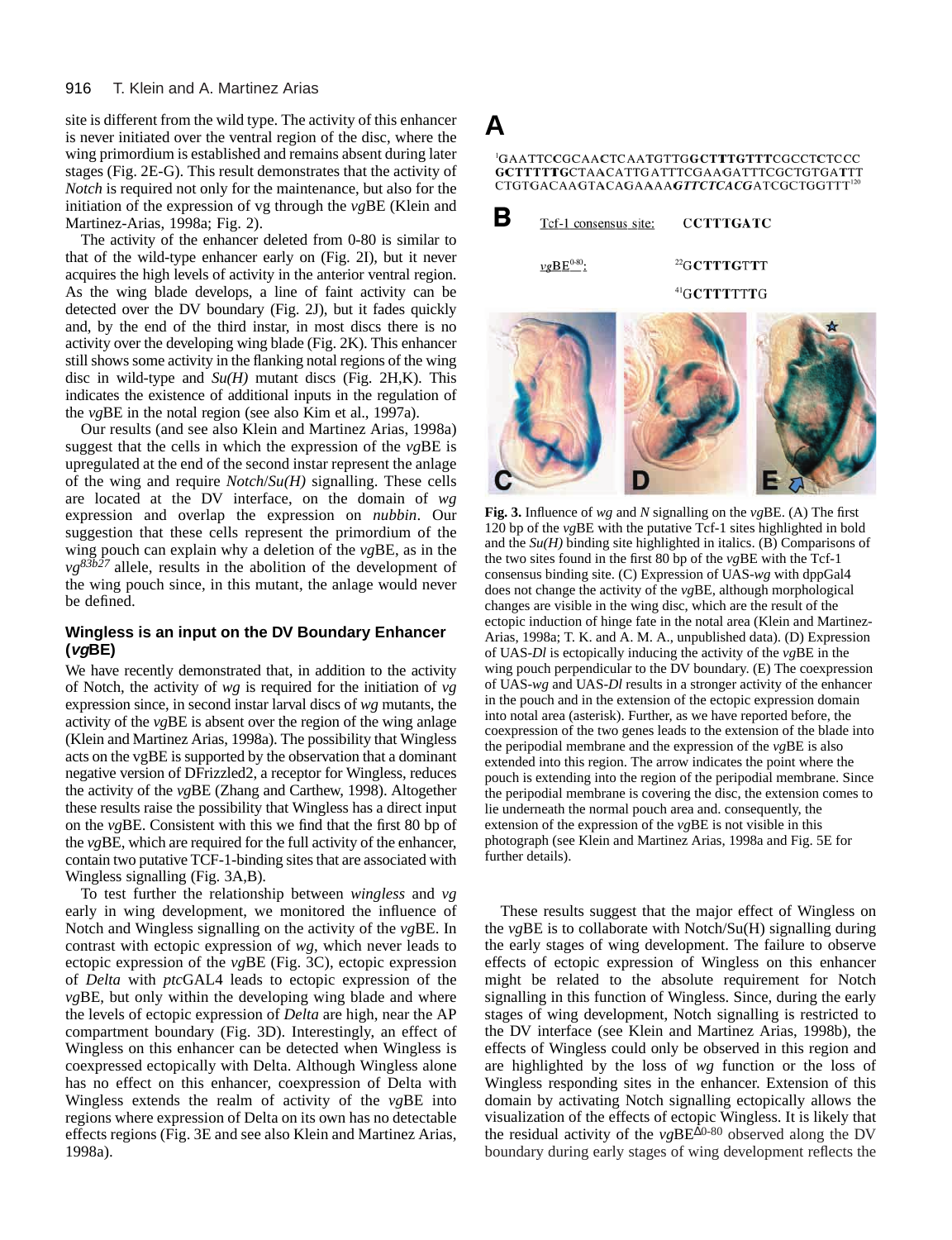input of Notch signalling without the enhancement of Wingless signalling.

#### **Notch signalling is required for the initial activity of the Quadrant Enhancer (vgQE)**

The activity of the *vg*QE can be detected first at the beginning of the third instar, several hours after the upregulation of the *vg*BE, when it closely outlines the realm of the growing wing (Fig. 1E-H and see Kim et al., 1996). This enhancer is only expressed in the growing wing blade and thus provides a unique and most specific marker for wing blade tissue.

A variety of experiments have shown that the *vg*QE receives a negative input from *Notch* signalling and a positive one from Dpp (Kim et al., 1996 and see below). The presence of a *E(spl)* binding site in the sequence of the *vg*QE led to the suggestion that this suppression by *Notch* is mediated by the *E(spl)* protein. However, we do not find a strong suppression of the activity of the *vg*QE if UAS-m8 (*E(spl)*) is ectopically expressed with *dpp*Gal4 (data not shown), suggesting that the effect of *Notch* requires other mediators. In our experiments, we find that, although the *vg*QE is suppressed in the domain of *Notch* activity (Fig. 5D), *Notch* signalling plays a nonautonomous role in its activation. For example, the *vg*QE is never active in *Serrate* (*Ser*) mutants in which wing development initiates normally but is aborted very early (Klein and Martinez-Arias, 1998b; Fig. 4A). Expression of UAS-*Dl* under the control of *dpp*Gal4 in *Ser* mutants rescues the wing pouch and leads to the activation of the *vg*QE (Fig. 4B). Interestingly, this activity arises in regions devoid of *Notch* signalling (compare Fig. 4B and C). This result suggests that *Notch* signalling influences the activity of the *vg*QE in two ways: it represses the activity of the *vg*QE autonomously but it is also required for its activity in a non-autonomous way.

### **Wingless acts synergistically with Vestigial to promote the activity of the Quadrant Enhancer (vgQE)**

It is clear that the activity of the *vg*BE is required for the activation of the *vg*QE (Kim et al., 1996; T. K. and M. A. M. unpublished data), but little is known about how this interaction takes place. The observation that *vg*QE is activated in *Ser* mutant discs in which UAS-*vg* is expressed ectopically suggests that the activation of the vgQE is mediated by *Notch* signalling through the activity of Vestigial on the *vg*QE (Fig. 4E,F). However, in this experiment, expression of *wg* is also restored (Fig. 4F) and this raises the possibility that activation of the *vg*QE is mediated through the presumed 'organizing' activity of Wingless (Zecca et al., 1996; Neumann and Cohen, 1996b). This is probably not the case since we find that ectopic expression of UAS-*wg* alone does not lead to the activation of the *vg*QE in *Ser* mutants (Fig. 4D). The inability of Wingless to activate the *vg*QE in this experiment is not due to a general insensitivity of the cells to Wingless signalling, since UAS-wg is always capable of inducing hinge fate ectopically (Klein and Martinez-Arias, 1998a).

These results clearly demonstrate a requirement for *vg* in the activation of the *vg*QE. However, clonal analysis has shown that *vg* acts cell autonomously (Kim et al., 1996) and therefore, in the wild type, the non-autonomous effects of *Notch* on the *vg*QE must be mediated by another, diffusible molecule(s) which is under control of Notch signalling. A number of



**Fig. 4.** *Notch* activity is required for the activation of the *vg*QE. (A) In a *Ser94C/SerRX106* mutant wing disc, the *vg*QE is never activated. (B) The activation of the *Notch*/*Su(H)* pathway in the *Ser94C/SerRX106* wing disc by the expression of UAS*Dl* with *dpp*Gal4 rescues the loss of wing tissue and leads to the activation the *vg*QE in the posterior region of the recovered pouch (arrow). (C) Detection of *Notch* activity in *Ser94C/SerRX106* wing disc in which UAS*Dl* is expressed by *dpp*GAL4 by monitoring the expression of the target gene *wg*. Arrow indicates the region corresponding to the same region in B. The comparison of the expression of *wg* and that of the *vg*QE suggests that the *vg*QE is induced non-autonomously by the ectopic expression of *Dl*. The results also demonstrate the requirement of *Notch* activity for the activation of the *vg*QE. (D) Expression of UAS-*wg* by dppGal4 does not activate the *vg*QE. (E) However, expression of UAS-*vg* in the same genetic background does activate the *vg*QE. A clear stripe of suppression of the activity of the *vg*QE is observed in the region of the DV boundary (arrow) suggesting that *N* signalling occurs in this region. This is further supported by the fact that a small stripe of *wg* expression is detectable until mid/late third instar (arrow). The expression of *wg* along the DV boundary is normally absent in this Ser mutant combination and suggests that the provided activity of *vg* leads to the enhancement of the residual *N* activity detectable in Ser mutant wing discs during early wing development (Klein and Martinez Arias, 1998b). Indeed, it has been previously shown that *vg* is collaborating with *Notch* signalling to activate *wg* expression along the DV boundary during normal wing development (Klein and Martinez Arias, 1998a). For further information see text.

studies suggest that Wingless has an influence on the expression of *vg* in the wing pouch and that its expression at the wing margin is under control of *Notch* signalling (Zecca et al., 1996; Neumann and Cohen, 1996b). Therefore, it is possible that Wingless is mediating the non-autonomous effect of *Notch* on the *vg*QE. It might be that Wingless acts by acting on the *vg*QE to elevate and maintain the levels of *vg* expression that had been induced by Vestigial through the *vg*BE. In agreement with this proposal, we find that the activity of the *vg*QE is elevated in response to the ectopic expression of UAS*wg* with dppGal4 (Fig. 5C,H) and that expression of a dominant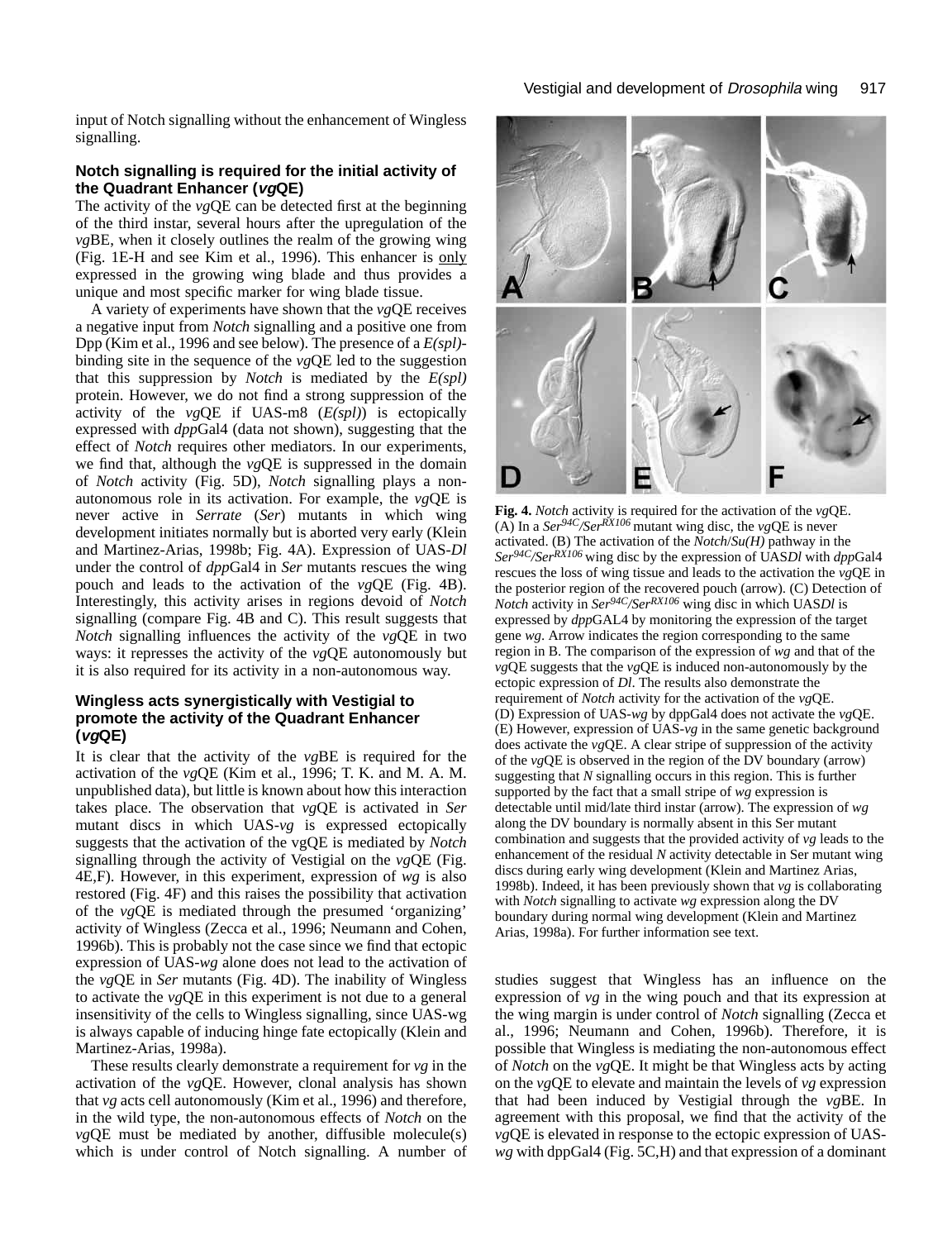negative Wingless molecule (see Materials and Methods) suppresses the activity of the *vg*QE and reduces the size of the wing pouch (Fig. 5J).

Altogether our results suggest that the upregulation of *vg* expression in response to *wg* is mediated by the *vg*QE. Our conclusion is supported by the existence of several putative TCF-1 binding sites in the *vg*QE (data not shown). However, the effects of Wingless are always restricted to the normal domain of *vg* expression (compare Fig. 3F,K), in agreement with the results presented above that Wingless alone is not sufficient to initiate ectopic expression of *vg* through the *vg*QE. These effects are likely to be mediated by Vestigial itself and, as indicated above, the role of Wingless on this regulation is to maintain and modulate the levels of activity of the *vg*QE. To test this possibility, we have expressed *vg* under the control of *dpp*GAL4 and observed that this leads to elevated activity of the *vg*QE and, in addition to weak, but reproducible amounts of ectopic activity of the *vg*QE in the notal region (arrows in Fig. 5F). No ectopic expression of *wg* is observed in the dorsal side of the wing disc in these experiments and therefore the ectopic activation of the *vg*QE in the dorsal is probably independent of Wingless signalling (Fig. 5L). Although this does not rule out the existence of regulatory intermediaries, it does suggest that Vestigial has an effect on the activity of this enhancer.

Consistent with our conclusion that Wingless enhances the effects of Vestigial, we find that coexpression of Wingless and Vestigial with *dpp*GAL4, which leads to the ectopic induction of pouch and hinge fate in the notal regions (Klein and Martinez-Arias, 1998a), triggers a widespread and stable expression of the *vg*QE throughout the wing disc (Fig. 5G). This synergistic effect is more clear in the case of the leg discs where the *vg*QE enhancer is not active during normal development. Expression of *wg* alone in the leg disc does not activate the *vg*QE and, similar to the wing disc, *vg* alone leads to some weak activation of this enhancer (data not shown). However, their combined expression leads to very robust and widespread expression of this enhancer (Fig. 5M).

These results suggest that the activity of *wg* is required to enhance the activity of the *vg*QE which is initiated by the Vg protein itself. They further suggest that the role of Notch in the regulation on the activity of the *vg*QE is twofold. First, it activates the expression of Vestigial (via the *vg*BE) and of *wg* along the DV boundary. This sets up the conditions for the activation of the *vg*QE through Wingless and Vestigial as the wing pouch begins to grow. Second, at the DV boundary, *Notch* signalling leads to a suppression of the activity of the *vg*QE but maintains the expression of *wg* and of the *vg*BE.

To confirm this conclusion, we have monitored the influence of coactivation of Wingless and Notch signalling on the activity of the *vg*QE enhancer. We have shown previously that the definition of the size and the fate of the wing pouch requires the combination of Wingless and Notch signalling on the *vg*BE (Klein and Martinez-Arias, 1998a and this work). We now find that ectopic expression of *Dl* or *wg* alone are not sufficient to activate the *vg*QE (Fig. 5C,D; see above) but that the coexpression of both results in the extension of the *vg*QE into the notum as it has been previously shown for *vg* expression by antibody staining (Fig. 5E; Klein and Martinez-Arias, 1998a).

# **The interactions between Dpp and Wingless during wing development take place at the level of the vgQE and require the vg gene product**

Multiple experiments have shown that *dpp* provides an important input into the growth of the wing (see e.g. Zecca et al., 1995) but appears not to play a role in the initiation of wing development since wings derived from *dpp* mutants that affect its function during wing development, have a normal margin (see for example Zecca et al., 1995). However, the *vg*QE contains functional Dpp response sites (Kim et al., 1997a) and responds to Dpp (Kim et al., 1996). These observations, together with those of other inputs on the expression of *vg*, have led to the suggestion that, as the wing grows, it integrates inputs from both *wg* and *dpp* (Kim et al., 1997a).

To test this integration directly, we have created a complete overlap of the activities of *wg*, *dpp* and *vg* by activating UAS-*wg* and UAS-*dpp* with *vg*BEGAL4 (Staehling-Hampton and Hoffmann, 1994; Neumann and Cohen 1996a and Fig. 6A). Ectopic expression of *wg* alone in this manner leads to ectopic expression of the *vg*QE in the posterior region of the domain of *vg*BE expression (Fig. 6B), over a region in which *dpp* is normally expressed (compare Fig. 6B with A and G). Interestingly, elevation of *wg* expression achieved in the area of the DV boundary does not enlarge the wing pouch (compare Fig. 1G and 6B). This suggests that, although *wg* is required for the correct growth of the pouch, it is not a limiting factor. Expression of *dpp* under the same conditions leads to an enlargement of the wing blade along the AP axis, with the *vg*BE as a reference but without extending it into the notum (Fig. 6C).

Coexpression of *wg* and *dpp* leads to a pronounced extension of the wing blade towards the notum (Fig. 6D). In some instances, we can observe the development of up to eight wing blades, all with a common origin over a point ventral to the notum (Fig. 6E,F). All these wings express the *vg*QE and each of them has a defined margin (Fig. 6F). It is possible that these multiplets are produced by splitting of an initial primordium. It is the case that the expression driven by *vg*BEGAL4 is discontinuous (see Fig. 6A) and therefore leads to the generation of several foci of overlap of the activities of *wg* and *dpp*, which appear to act as foci for growth and patterning.

In the wild type, the activity of the *vg*QE is initiated at the intersection of *wg* and *dpp* expression and radiates from this focus (see Fig. 1 and Kim et al., 1996). The results presented here indicate that this overlap determines important parameters of the morphogenesis of the wing. For example, it is possible that the distance from this focus – perhaps defined by the range of diffusion of the two molecules – defines a threshold that contributes significantly to the determination of the size and shape of the wing blade. By tampering with these overlaps, one can alter the shape of the wing (Fig. 6) or, by generating a series of them, trigger the development of multiple wings from one primordium.

# **Vestigial contributes to the differential patterns of gene expression in the wing blade**

A variety of experiments have suggested that the expression of *wg* at the wing margin is a source of Wingless which, in a concentration-dependent manner, determines patterns of gene expression (Zecca et al., 1996; Neumann and Cohen, 1996b). One of these targets is the *vg* gene and here we have shown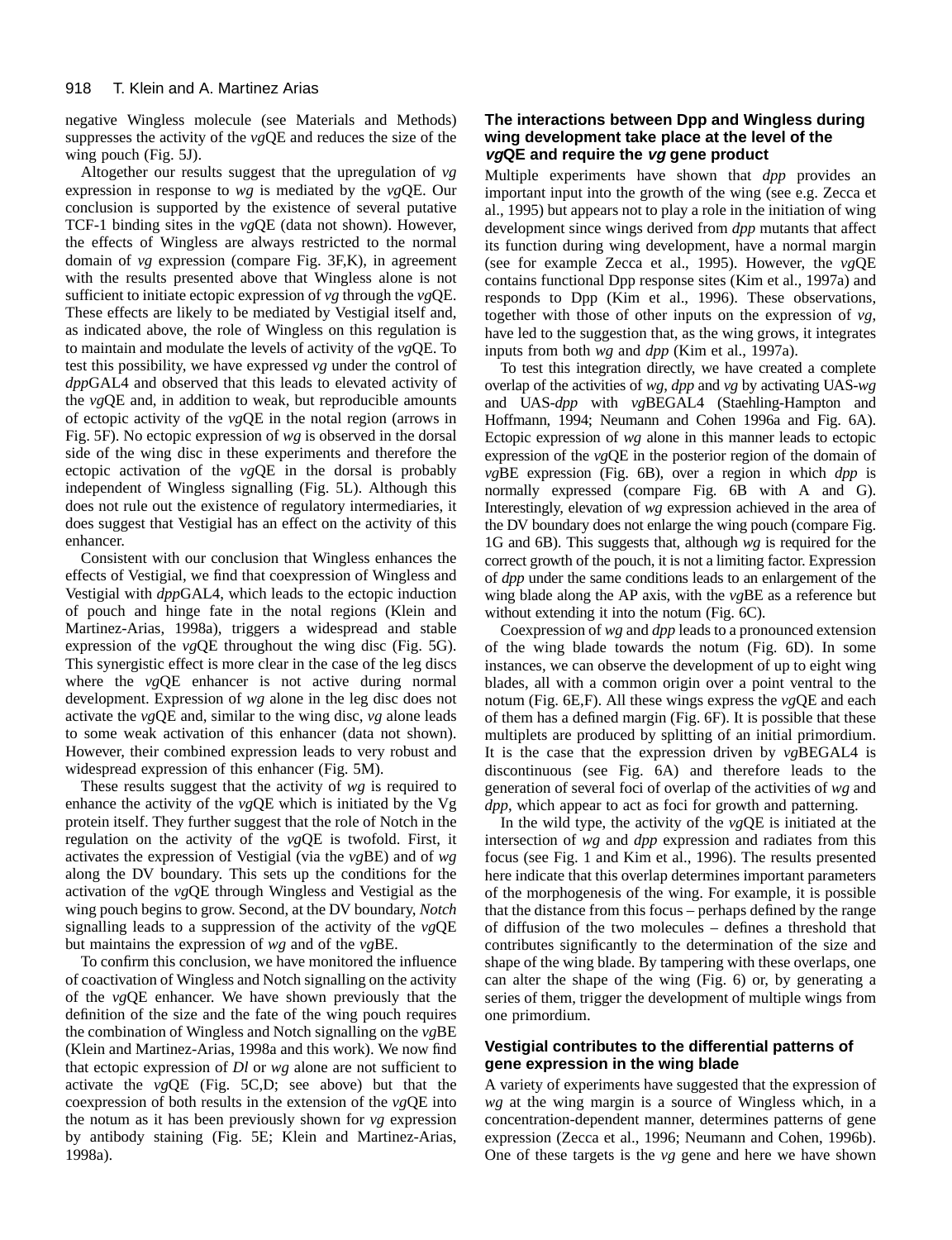

**Fig. 5.** Activity of the *vg*BE (A,B), the *vg*QE (C-G,I,J,M) and *wglacZ* (K,L) as a response to various inputs during wing development. In all cases, except J, ectopic expression was elicited with *dpp*GAL4, which directs gene expression along the AP boundary, with higher levels on the dorsal than on the ventral sides (see Fig. 6G). In J, the expression of UAS-*wg*−<sup>C</sup> was expressed with sdGal4, which activates expression in the area of the wing throughout wing development (A). Expression of *vg* has no effect on the activity of the *vg*BE and this is not altered even by coexpression of *vg* with *wg* (shown in B). (C) Expression of *wg* leads to an upregulation of the activity of the *vg*QE within its normal realm of expression (compare with anti-Vestigial staining in I and Fig. 1F). (D) Activation of *Notch*/*Su(H)* signalling with UAS-Nintra leads to a suppression of the activity of the *vg*QE within the anterior region of the disc, which is where *Notch* signalling is being ectopically activated. The effects are restricted to the normal domain of the wing pouch, as indicated by the arrow. The effect is weaker over the ventral region of the disc, where the expression of *dpp*GAL4 is weakest (see Fig. 6G). (E) Coexpression of *Dl* and *wg* has two different effects on the activity of the *vg*QE. Over the anterior region, it has an effect similar to Nintra and suppresses its activity (compare with D); however, over the posterior region, there is a large region of ectopic expression that reaches into the notum (arrow) and into the above lying peripodial membrane (arrowhead). Since *dpp*GAL4 is not expressed over this region, this effect is non-autonomous and must be due to the activity of *wg*. Furthermore, because on their own expression of *Dl* or *wg* never produces this effect, this observation highlights the synergism of their combined activities (see also Klein and Martinez-Arias, 1998a for further details concerning the expansion of the wing pouch into the notal region in response to the coexpression of the two genes). (F) Expression of *vg* leads to ectopic expression of *vg*QE not only over the hinge region, but also extending into the notal region (small arrows). The ectopic expression of *vg* does not lead to ectopic activation of *wg* (see L) and therefore the effects of *vg* on the *vg*QE are probably not mediated by *wg*. (G) Coexpression of *vg* and *wg* leads to a strong enhancement of the ectopic activity of the *vg*QE showing that *wg* can enhance the induction of the *vg*QE by *vg*. Notice that ectopic expression of *wg* alone is not able to elicit ectopic induction of the activity of the *vg*QE (see C). (H) Expression of Vestigial protein after expression of *wg* under the control of *dpp*GAL4. Notice the elevated levels of expression along the AP boundary (arrowhead). (I) Wild-type expression of Vestigial revealed by antibody staining, for comparison with H. (J) Expression of a dominant negative form of wg, UAS-*wg-C*, results in the reduction of the wing pouch and the reduction of the activity of the *vg*QE. (K) Expression of *wg* (*wglacZ*) and *vg*QE, after expression of *vg* under the control of *dpp*GAL4. The expression of *wg* in the hinge region indicate the limits of the wing area and indicates that high levels of activity of the *vg*QE are restricted to the wing region. The extension of the activity of the *vg*QE into hinge domains indicates that *vg* transforms hinge into wing blade. (L) Expression of *wg* (*wglacZ*) after expression of *vg*. Notice that there is almost no effect on *wg* expression other than the disruption of the normal pattern of expression around the hinge. This effect is likely to be due to the *vg*-mediated transformation of hinge into blade and shows that the effects of *vg* on the expression of the *vg*QE, shown in F,K, are independent of *wg*. (M) Coexpression of *wg* and *vg* leads to high levels of activity of the *vg*QE in the leg discs. On its own, the expression of *vg* leads only to weak ectopic activation of the *vg*QE in the leg discs (data not shown) and we have never found any ectopic activity of the *vg*QE if *wg* is expressed in the leg disc. The *vg*QE is not active in the leg discs during normal development. This suggests that, similar to the situation in the wing disc, *wg* can enhance the induction of *vg* expression by Vestigial protein but not initiate *vg* (see text).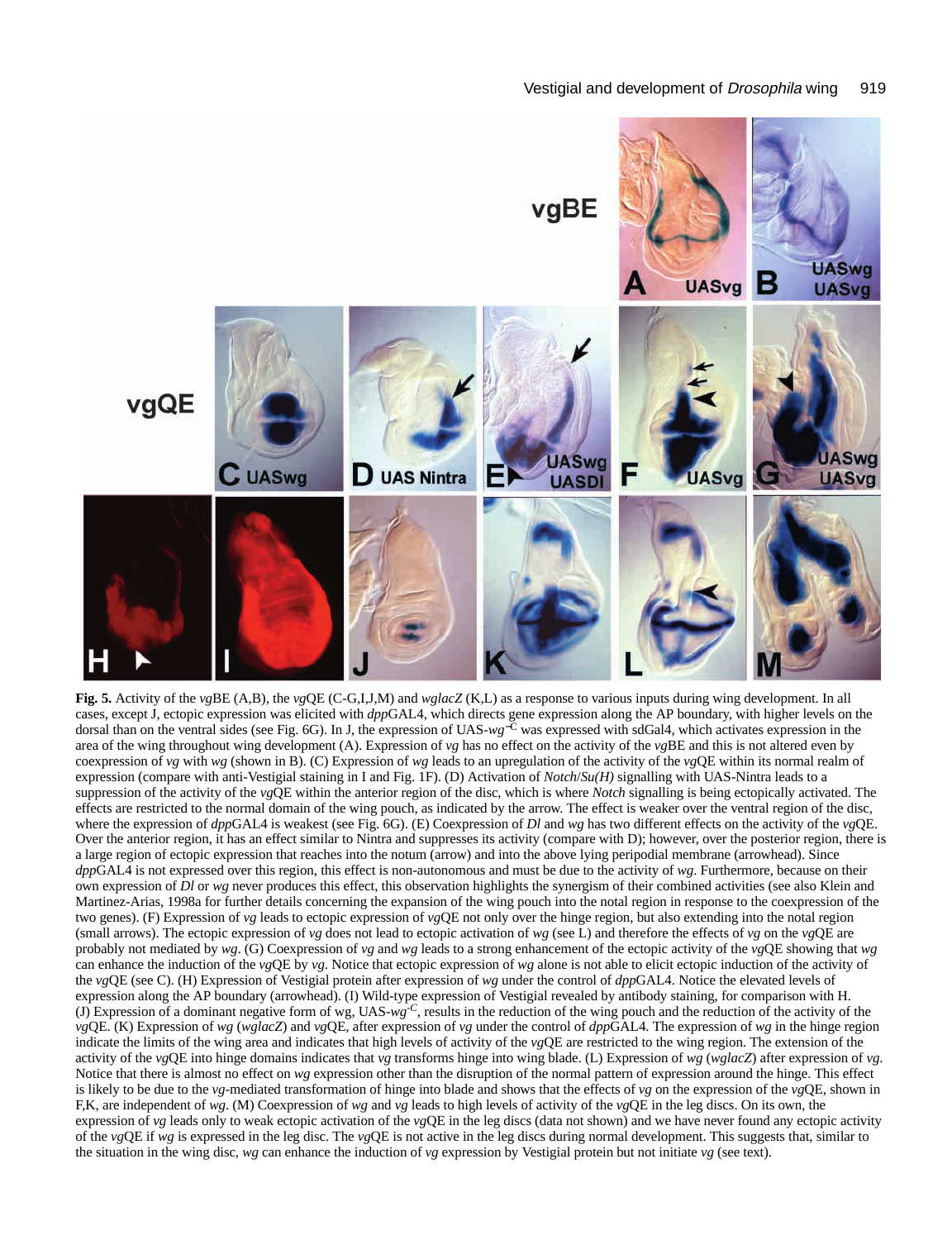#### 920 T. Klein and A. Martinez Arias

that, in the wing blade, these effects are likely to be targeted through the *vg*QE. However, here we have shown that Vestigial can alter the spatial activity of the *vg*QE without altering the endogenous pattern of *wg* expression. Since *vg* is itself expressed in a gradient similar to that generated by the diffusion of Wingless (Williams et al., 1991; Zecca et al., 1996; Neumann and Cohen et al., 1996), and displays synergistic interactions with Wingless (Figs 2, 3), this raises the possibility that Vestigial operates together with, rather than downstream of, Wingless in the regulation of gene expression within the wing pouch. To test this, we have studied the effects of Vestigial on another target of Wingless signalling: *Distalless* (*Dll*).

In the wild-type wing, *Dll* is expressed in the wing pouch in a circle of cells that lies within that defined by the expression of *vestigial* (Zecca et al., 1996; Neumann and Cohen, 1996b and Fig. 7A). We find that expression of *vg* with *dpp*GAL4 elevates the levels of *Dll* expression within the developing wing blade and triggers ectopic expression of *Dll* outside this area (Fig. 7B). This differs from the effects of ectopic expression of *wg*, which are always restricted to the developing wing blade and never induce ectopic expression of *Dll* (Zecca et al., 1996; Neumann and Cohen, 1996b and Fig. 7C). Coexpression of both, *wg* and *vg*, results in synergistic effects similar to those described before for other targets and an increase in the area of ectopic expression (Fig. 7D).

**Fig. 6.** Effects of the ectopic expression of *wg* (B), *dpp* (C) or both (D-F) under the control of *vg*BEGAL4 on wing development. (A) Pattern of expression of the *vg*BEGAL4 line used in these experiments revealed with UAS*-lacZ*. The pattern is very similar to that of the *vg*BE (compare with Fig. 1C). (B) Activity of the *vg*QE after expression of *wg* in the pattern of the *vg*BE. Notice that there is an extension of the activity of this enhancer over the posterior dorsal region of the disc. This pattern of ectopic activity follows the line of endogenous expression of *dpp* (see G), which overlaps the pattern of expression of the *vg*BE in this region. Arrowhead points to a region where the expression of *vg*BEGAL4 is not overlapping with that of the endogenous *dpp* expression (compare A with arrowhead in G). In this area, the *vg*QE is not activated. If *dpp* is coexpressed with *wg*, the *vg*QE is activated in this region as well (see arrowhead in D). (C) Activity of the *vg*QE after expression of *dpp* in the pattern of the *vg*BE. Notice that there is an extension of the normal pattern along the AP axis, but no change along the DV axis and no extension of the wing into the notum as in the case of ectopic *wg* expression (arrowhead indicates the same position as in B). (D-F) Activity of the *vg*QE in wing discs resulting from the coexpression of *wg* and *dpp* with *vg*BEGAL4. The outcome ranges from the generation of a continuous large wing blade indicated by the continuous expression of the *vg*QE (E,F), to discs where several wing pouches are defined (up to 8) as indicated by the activity of the *vg*QE (E) and *wg*-*lacZ* expression in F. This 'twinning' effect might reflect the establishment of several primordia early in development and is probably the result of the patchy expression observed in the notal area (see A and text). Each winglet has a margin outlined by the band of no activity of the *vg*QE (in E). These wings indicate that *dpp* can enhance the effects of *wg* and suggests that the overlap of *dpp*, *wg* and *vg* expression is required for the activation of the *vg*QE and the generation of a complete wing during normal development. (G) The expression domain *dpp*GAL4 revealed by the activation of UAS-GFP. GFP is expressed in a stripe along the AP boundary in a AP gradient with the highest levels at the posterior. Arrowhead points to the region where its expression domain does not overlap with that of *vg*BEGAL4.

The effects of *vg* are independent of *wg* (Fig. 7E), since they are achieved even in *ap* mutant where *wg* is never expressed along the DV boundary (Fig. 7F-H and see also Ng et al., 1996). In these mutants, there is no *Notch*/*Su(H)* signalling, but ectopic expression of *vg* can rescue the loss of the wing pouch caused by the loss of *ap* function (Klein and Martinez Arias, 1998a). Although *vg* is required for *wg* expression, there is not much *wg* expression in the rescued *ap* mutants. However, there is a clear stripe of *Dll* expression that correlates with the expression of *vg*.

These results, together with our previous observation that Vestigial can contribute to the expression of *wg* at the wing margin, indicate that Vestigial can indeed regulate gene expression in the wing blade. In addition, the correlation between levels suggests that different concentrations of Vestigial elicit different effects and that, in some instances, these effects seem to be independent of the levels of Wingless. Thus Vestigial might act in concert with Wingless, and not simply as an effector of *wg*, in the regulation of gene expression.

In our experiments, we notice that very high levels of expression of Vestigial, or long-term exposure to *vestigial* expression, results in the cessation of proliferation, loss of gene expression and, eventually, in cell death (T. K. and A. M. A., unpublished data). This might account for the small of wings that are often visible when *vg* is overexpressed in the developing wing and would correlate with the zone of non-

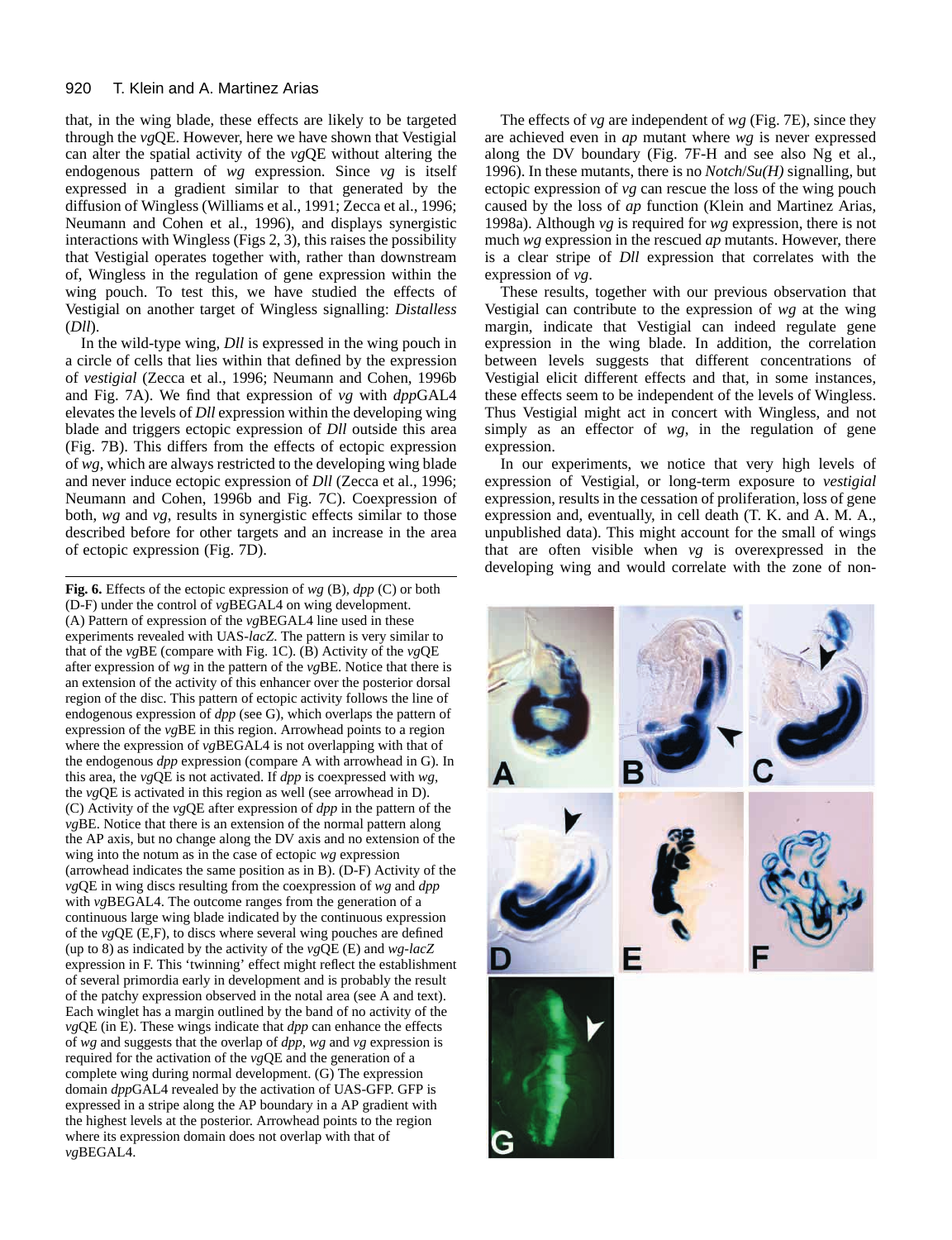proliferation that appears at the wing margin, where the levels of *vg* expression are elevated.

# **DISCUSSION**

The *vestigial* gene plays a central role in the development of the wing of *Drosophila*. Previous studies have shown that the spatial and temporal modulation of *vg* expression through specific enhancers is a driving force in the development and patterning of the wing (Williams et al., 1994; Kim et al., 1996, 1997; Neumann and Cohen, 1996a,b; Klein and Martinez Arias, 1998a,b). This regulation is exerted by three major signalling pathways, Notch/Su(H), Wingless and Decapentaplegic, acting differentially on two collections of enhancers: one early acting (*vg*BE) and one later acting (*vg*QE). Here we have shown that the *vg* gene product itself is an important input in the regulation of *vg* gene expression through the *vg*QE and that, in this process, Vestigial acts synergistically with the three signalling pathways that regulate its expression to drive the development of wing blade tissue. This result might provide an answer as to why the activity of the *vg*BE is required for the activation of the *vg*QE. The finding

explains also the non-autonomous requirement of the *Notch* signalling cascade, since it is required for the activation of the *vg*BE.

We have also shown that, during early stages of wing development, the expression of *vg* is controlled by the *vg*BE and that Notch signalling is not only required for the maintenance of its activity but also for its initiation. Furthermore, we have provided some evidence to suggest that the activity of Wingless is required for the upregulation of this enhancer. These results add support to, but do not prove, the suggestion that wing development is initiated by the cooperation of Notch and Wingless signalling on the *vg* gene (Couso et al., 1995; Klein and Martinez Arias, 1998a).

The existence of an input of Wingless on the *vg*BE would be consistent with the existence of two putative TCF-1 binding sites in the first 80 bp of this enhancer. Deletion of this region of the *vg*BE substantially reduces its activity over the domain of *wg* expression. Further evidence for a participation of *wg* in the activity of the *vg*BE is provided by the observation that a dominant negative form of the Wingless receptor *Dfrizzled2* leads to a strong reduction of the activity of the *vg*BE (Zhang and Carthew, 1998).

These results contrast with the report that loss of *wingless* function does not affect the activity of the *vg*BE (Neumann and Cohen, 1996a,b). This difference might reflect different ways

# Vestigial and development of *Drosophila* wing 921

of carrying out the experiments. The published results are based on clonal analysis, which might not be suitable for the study of the *vg*BE: our results suggest that the loss of *wg* activity reduces dramatically the activity of the enhancer but does not abolish it (Klein and Martinez Arias, 1998 and this work). This means that, taking into account the perdurance of *lacZ* and the limitations imposed by the need of the clones to survive, loss of Wingless in clones might affect the endogenous enhancer but have no observable effect on the reporter. This caveat and our results would account for the observation that large clones of *wingless* mutant cells do not affect the expression of a *vg*BE*lacZ* but display nicks without affecting the size of the wing (see Neumann and Cohen, 1996a): it is likely that in these clones the activity of the endogenous enhancer is affected in a manner that is not reflected by the *lacZ* fusion.

Once *vg* expression is initiated in the wing through the *vg*BE, our results suggest that it is maintained in the growing pouch by a synergistic activity of Wingless and Vestigial on the *vg*QE. This model predicts that loss of the *vg*BE will result in the loss of the wing, and that loss of the *vg*QE should lead to small wings with a well-defined margin. The first prediction is fulfilled by the *vg83b27* mutation, which removes the *vg*BE



**Fig. 7.** Effects of the ectopic expression of *vg* on the expression of *Dll* in the developing wing. All experiments make use of *dpp*GAL4 to drive ectopic expression. (A) Pattern of *Dll* expression in a wild-type third instar wing disc as revealed with anti-Dll antibody. (B) Ectopic expression of *vg* leads to ectopic expression of *Dll* in a stripe that overlaps the expression of *vg* and which extends into the notum region of the disc (arrowhead). (C) Ectopic expression of *wg* leads to elevated levels of *Dll* expression within its normal domain of expression, but not to ectopic expression. (D) Coexpression of *vg* and *wg* leads to widespread ectopic expression of *Dll* over the domain of ectopic expression. (E) Ectopic expression of *vg* does not lead to ectopic expression of *wg* instead suppresses the expression of *wg* within the hinge region which is transformed to blade (see Fig. 5K,L). (F) Expression of  $vg$  in an  $ap^{\text{UGO35}}$  mutant disc rescues the loss of wing pouch tissue of this mutant (Klein and Martinez Arias, 1998a) and leads to ectopic expression of *Dll* over the domain of *vg* expression (arrowhead). (G) Expression of *wg* in a disc as in F, showing that, although the wing is rescued (see Klein and Martinez Arias, 1998a), there is no induction of *wg* expression associated with the ectopic expression of *vg*.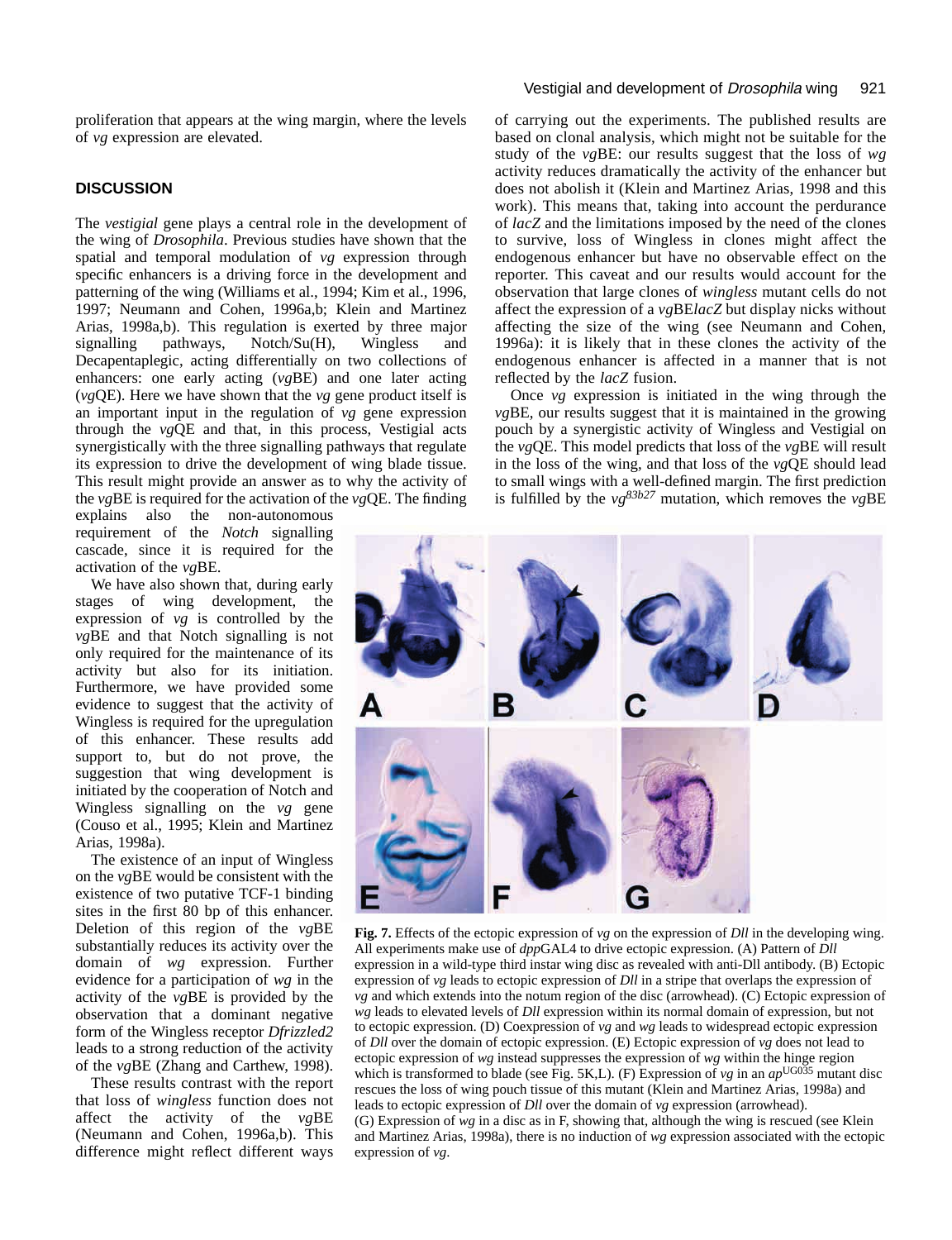and abolishes the development of the wing (Williams et al., 1994).

There are no mutations that remove the *vg*QE without affecting all functions of *vg* and which would allow us to test whether or not the growth of the wing requires the expression of *vg* through the *vg*QE. However, support for a requirement of the *vg*QE in the growth of the wing blade is provided by the clonal analysis, which demonstrates the requirement of *vg* activity for the survival of the cells in the wing pouch and by a recent report on the effects of dominant mutations in the *vg* gene (Kim et al., 1996; Simmonds et al., 1997). The dominant mutation  $v g^W$  leads to a very small wing pouch, which still contains a wing margin (Simmonds et al., 1997). Indeed detailed analysis of this mutation shows that, whereas *vgW* mutant flies have *vg* function from the *vg*BE, the *vg*QE in completely inactive (Simmonds et al., 1997). Our results predict that the loss of the activity of the *vg*QE should lead to the loss of the wing pouch, but not of the margin, as is observed in the  $vg^w$  mutant. Interestingly, the presence of the  $vg^w$ mutation causes extensive cell death at the early third instar (Simmonds et al., 1997), at the time of extensive cell growth in the wing pouch. This cell death is probably due to the loss of *vg* expression in descendants of cells that are determined at the DV boundary and which come to lie outside the domain of the *vg*BE due to cell division. These cells would normally maintain the expression of *vg* (and therefore their fate) through the activation of the *vg*QE, which is inactive in the presence of *vgw*. Several other recently reported results are in agreement with our conclusion: the clonal analysis suggests an autonomous requirement for *vg* by the cells of the wing pouch for survival (Simpson et al., 1981; Kim et al., 1996) and reduction of *wg* function results in the reduction of the size or complete loss of the pouch with *vg* expression reduced to the DV boundary (Couso et al., 1995; Zecca et al., 1996; Neumann and Cohen, 1996a,b).

# **Functional parameters in the development of the wing blade in Drosophila**

Our results highlight some features of the process of wing development in *Drosophila*. In particular they highlight interactions between the *vg*BE and the *vg*QE which can explain how the wing grows and is patterned. During wing development, the *vg*BE has two well-defined roles. First, it is required to express *vg* in the primordium for the wing blade at the end of the second larval instar. Second, *vg*BE-mediated expression of *vg* in the primordium is a prerequisite to initiate the activity of the *vg*QE which will drive *vg* expression in the developing wing blade outside the domain of the *vg*BE. Thus, failures in the activity of the *vg*BE will result in failures in the activation of the *vg*QE and thus in the early stages of the development of the wing blade. Later expression of *vg* from the *vg*QE is likely to be sufficient to maintain the expression and function of *vestigial* (and identity) in the growing blade.

These interactions suggest a framework to consider how the wing blade develops and, in particular, about the interactions observed between the DV interface and the wing blade during the growth of the wing (Fig. 8). The primordium for the wing is defined, in the late second instar, precisely at the DV interface through interactions between Notch and Wingless signalling (Fig. 8; for further details see Klein and Martinez Arias, 1998a and Fig. 8A-C). These local activities are channelled through the *vg*BE and can account for the different mutant phenotypes and the regulatory and genetic interactions between these molecules.

In the early stages of the third instar, the primordium expands (Klein and Martinez Arias, 1998a,b), begins to grow and cells that come to lie outside the DV interface maintain the expression of *vg* through the activity of the *vg*QE (Fig. 8D). Clonal analysis and studies of cell proliferation (Milan et al., 1996) have not revealed any specific pattern to this phase of disc growth. However, it is clear that the DV interface and the AP boundary play some role in this process. Our results indicate that this role is likely to be the maintenance of the expression of *vg* through the *vg*QE (Fig. 8D,E) by the convergent effects of Vestigial, Wingless and Dpp. However, although *vg* as well as *wg* are required for the proper growth of the wing pouch, overexpression of these genes along the DV boundary does not lead to a larger pouch size (T. K. and A. M. A., unpublished data; see above), suggesting that the role of these genes during cell proliferation is more permissive rather than instructive.

At the beginning of the third instar, the wing primordium is subdivided into a proximal region, which will develop as hinge, and a distal one, which will develop as blade and upon which the margin will define the most distal point (Klein and Martinez Arias, 1998a, Klein et al., 1998). These subdivisions seem to occur in a sequence and as the wing blade grows they continue as revealed by the expression of *Dll* in a subset of cells within the wing blade. The expression of *Dll* requires Vestigial and is likely to define a domain within which high levels of Wingless signalling will induce bristle formation. Consistent with this, loss of *Dll* function results in the loss of bristles in the wing margin (Gorfinkiel et al., 1997). *Dll* delimits the distalmost region of the leg disc and its expression within the wing blade might reflect the homology that has been suggested to exist between the wing and the leg discs and highlights a clear proximodistal organization of the wing disc (Klein et al., 1998).

Analysis of the *vg<sup>1</sup>* and *Ser* mutant phenotypes suggests that the activity of *vg* in the initiation of wing development is only required for a limited period of time i.e. it is stabilized very quickly (Klein and Martinez Arias, 1998a,b). In both mutant situations although *vg* expression is initiated normally, it is rapidly lost and the mutant flies develop a small winglet, which is not observed in *ap* mutant flies or flies mutant for *vg* null alleles (T. K. and A. M. A., unpublished data). Therefore the short-lived activity of *vg* in these mutants is sufficient for the stable commitment of cells to the wing pouch fate. It is likely that *wg* plays a very important role in this commitment, which is reflected in its synergistic effects with *Notch*.

The contributions of the DV and AP axes to the patterning of the wing are becoming clear. However, little is still known about what triggers the foci of proliferation that drive the growth of the wing blade or how the interactions that we have described here control the final size of the wing. Our results here suggest a more indirect role of *wg* and *vg* in cell proliferation than previously suggested. Although the loss of function of each of these genes has a significant influence on the cell proliferation in the wing, the overexpression of both with the *vg*BEGal4 line do not lead to the increase of the wing pouch of the late third instar (see above). This suggests a more permissive role of the two genes in cell proliferation, probably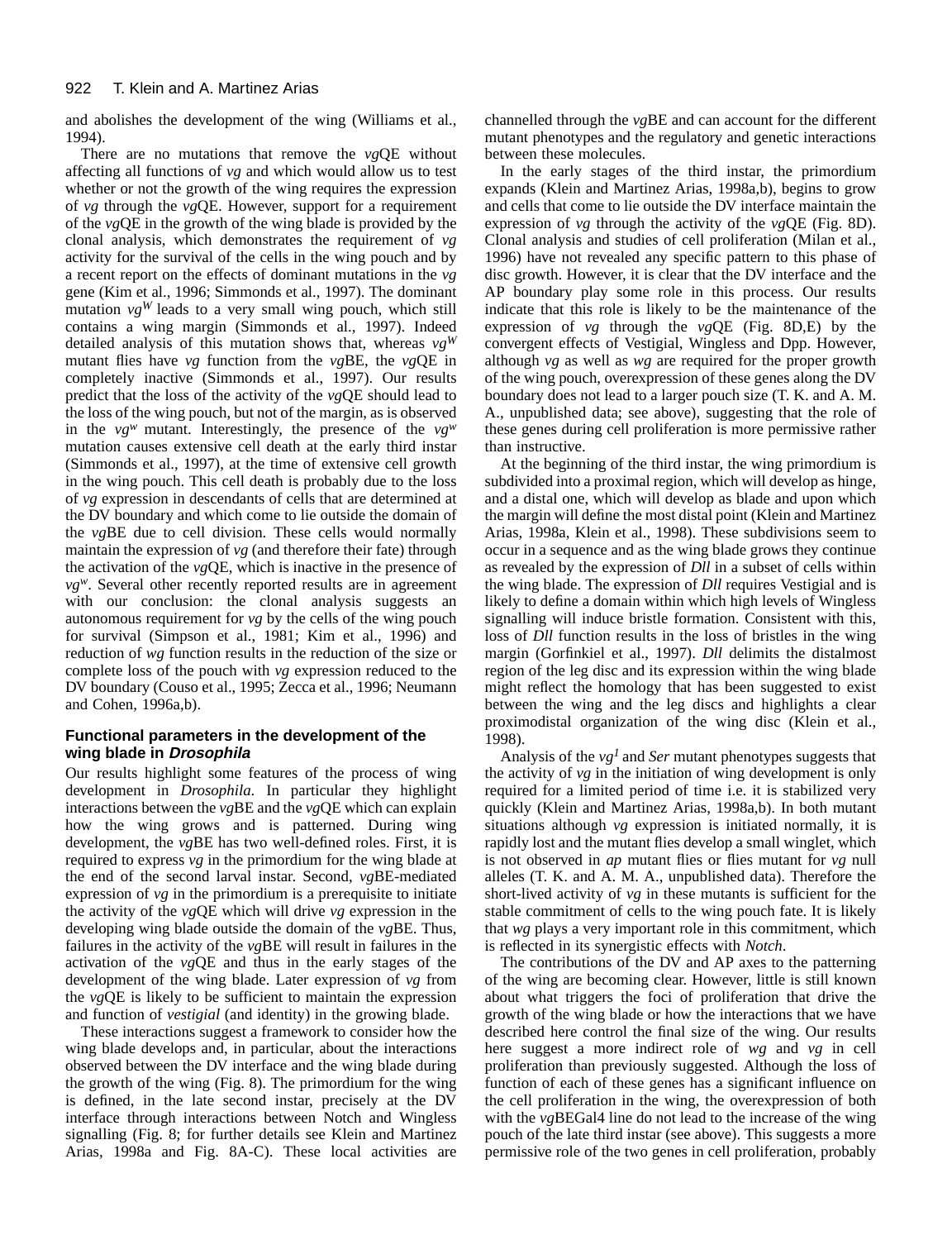to maintain the identity of the wing pouch. Studies that suggest that the proliferation is induced by local clues and is a cell autonomous property (Milan et al., 1996) support this conclusion.

### **The role of Vestigial during the growth of the wing blade**

*vestigial* encodes a nuclear protein with an unknown molecular function, but which can trigger the development of wingtissue-specific properties upon developmentally unrelated groups of cells (Kim et al., 1996; Klein and Martinez Arias, 1998a and this work). Although there is no evidence that Vestigial interacts directly with DNA, our results suggest that it can influence patterns of gene expression and that this is probably the way in which it exerts its function during development.

It is possible that the role of Vestigial is to 'select' a combination of downstream genes that will lead to the development of wing tissue. In this situation, the interactions that we observe between Vestigial and the different signalling pathways might be essential in channelling the nuclear



effectors of these signalling pathways to the promoters of genes that provide the identity of the wing. For example, *wingless* (Struhl and Basler, 1993; Wilder and Perrimon, 1995), *dpp* (Lecuit and Cohen, 1997) and *Notch* (Couso et al., 1994) are also required for the development and patterning of legs; however, if *vg* is expressed in cells from the leg discs, their development is altered and they develop wing tissue. This suggests that Vestigial provides an essential molecular context for wing development.

**Fig. 8.** Model for the sequential interactions that lead to the development and patterning of the wing blade (see text for further details). (A) In a first step, *Notch*/*Su(H)* signalling induces the expression of *vg* by activating the *vg*BE. The stabilization of this step requires the activity of *wg* and therefore only takes place where the activation of *Notch* intersects the activity of *wg*. This point also defines the future DV boundary and is highlighted by the square of the wing disc that is magnified in the cartoon. (B) Once *vg* is activated, it establishes the wing blade fate in collaboration with *wg* (see Klein and Martinez Arias, 1998a). (C) In a third step, *Notch*/*Su(H)* signalling and Vestigial collaborate to induce along the DV interface the expression of genes that are required for the establishment and patterning of the margin, among them *wg*. As a consequence of the restriction of *Notch*/*Su(H)* signalling to the DV interface, the initial primordium of the wing blade is, at this stage, a stripe that straddles the DV interface. (D) After the establishment of the expression of *wg* and *vg* in the wing primordium, the wing blade begins to grow. As cells proliferate, the expression of *vg* is maintained in the cells of the blade that lie outside of the domain of *Notch*/*Su(H)* signalling through the initiation and maintenance of the activity of the *vg*QE by Vestigial, Dpp and Wingless. The activity of the *vg*BE and the expression of *wg* at the wing margin continues to be controlled by *Notch*/*Su(H)* signalling and is therefore restricted to the DV boundary. The expression of *dpp* is restricted to a domain along the AP boundary through interactions between *hedgehog* and *patched*. Both Wingless and Dpp diffuse from their sources and, together with Vestigial, control *vg* expression in the wing blade through the *vg*QE. During the time of early wing development the expression of *wg* is changing rapidly and expands along the AP and the DV axes (see Klein and Martinez Arias, 1998a). This expansion is dependent on the *Notch* activity at the DV boundary (Klein and Martinez Arias, 1998b) and results in the recruitment of more cells into the wing primordium. A second consequence of this process is that cells at the periphery that are solely exposed to the activity of *wg* and therefore adopt the hinge fate (see Klein and Martinez Arias, 1998b for more details). (E) Diffusion from the DV boundary generates a gradient of Wingless that is translated in a gradient of expression of the Vestigial protein. Wingless and Vestigial collaborate in the developing wing blade to activate the expression of genes required for its further subdivision. In a first step the collaboration between Wingless and Vestigial results in the expression of Distalless within the domain of expression of *vg*. Loss of Dll function results in the loss of bristles and hairs at the wing margin (Gorfinkiel et al., 1997) in a manner similar to that caused by the loss of *wg* function. This suggests that, in the wild type, Dll is required together with high concentration of Wingless to induce the development of the bristles characteristic for the anterior margin (big circles) and the hairs characteristic for the posterior margin (small circles). This suggests a proximodistal organization of the wing that is generated in the course of development. Early on the wing anlage becomes subdivided along the proximodistal axis into the primordia for the proximal (hinge) and distal (blade). In the blade, the most distal point is defined as the wing margin (Couso et al., 1995; Klein et al., 1998). Later on the blade becomes subdivided into further domains reflected in the nested expression of Dll and members of the Achaete/Scute-Complex (AS-C).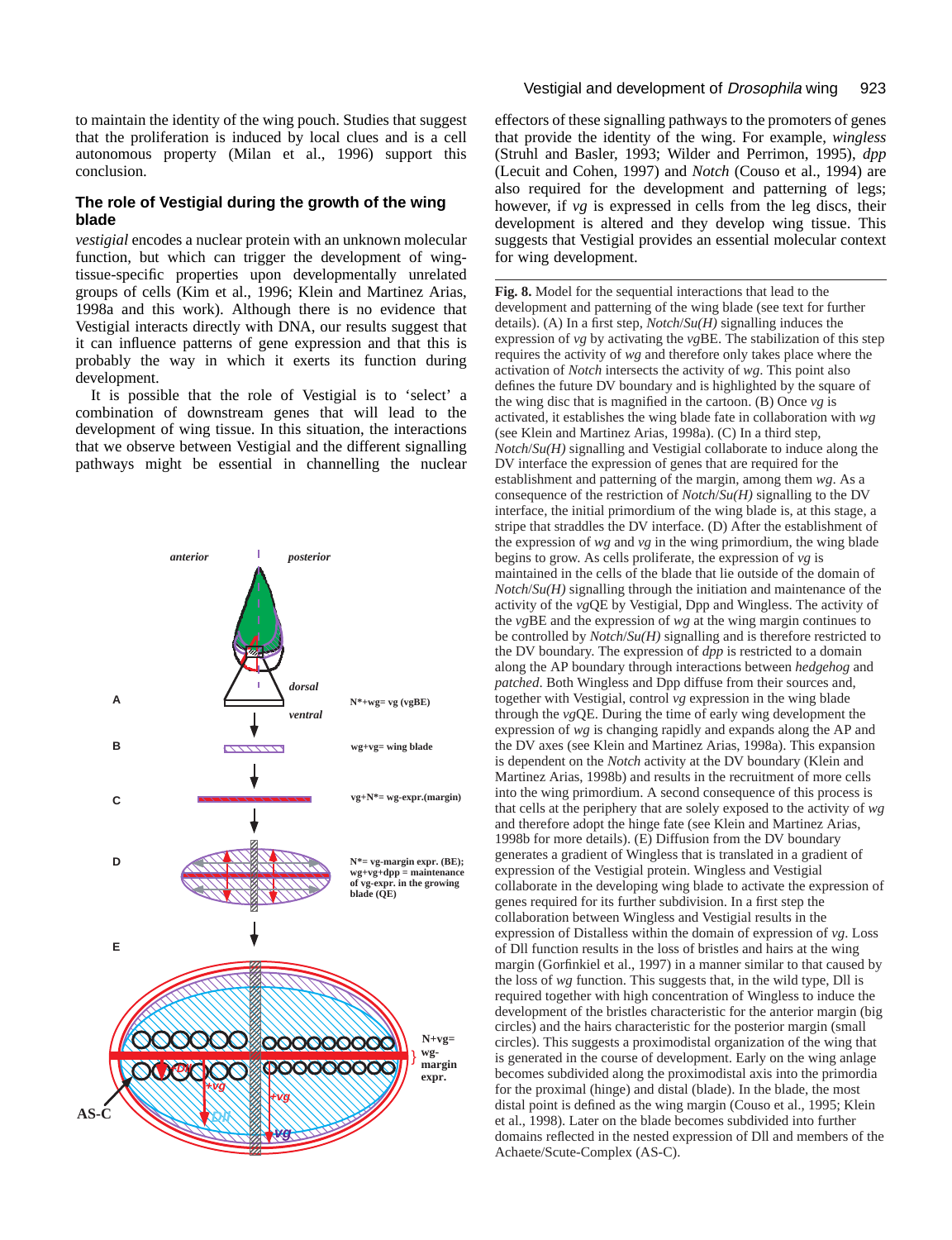#### 924 T. Klein and A. Martinez Arias

Pattern formation is often described in terms of 'positional information'. In this paradigm, the informational input is thought to be universal, but its 'interpretation' is cell type specific (Wolpert, 1969). The widespread and recurrent use of a few signalling pathways in different developmental systems could be viewed as the proof of the universality of positional information, at least with regard to some of its elements. Our results suggest that Vestigial is an example of a key element in the interpretation of this information: wherever it is expressed, it channels the output of these signalling pathways into wing tissue. In some sense, Vestigial is an example of a molecule directly involved in the interpretation of positional information. It is likely that in different organs and structures, there are molecules that perform a similar role to that of Vestigial during wing development in *Drosophila*. Furthermore, the architecture of regulatory networks allows some flexibility as to the position and molecular nature of these molecular interpreters in the signalling networks.

Work during the last few years has begun to clarify the role of Vestigial during wing development (Williams et al., 1993, 1994; Kim et al., 1996, 1997a,b; Couso et al., 1995; Klein and Martinez Arias, 1998a). Analysis of epistatic relationships between genes involved in wing development has shown that vestigial does not lie at the bottom of a linear hierarchy (see e.g. Neumann and Cohen, 1996b; Zecca et al., 1996), but that it is a central element of a dynamic molecular network in which Wingless, Notch and Vestigial interact in a sequence of interdependent regulatory steps that set up the wing primordium development (Klein and Martinez Arias, 1998a,b and this work). The results presented here suggest that, during the growth of the wing, these interactions continue with the addition of one more element to the network, Dpp, and with Vestigial continuing to play a central role in the control of gene expression.

During the third larval instar, the expression of *vg*, like that of *Dll*, is regulated by Wingless (Kim et al., 1996; Zecca et al., 1996; Neumann and Cohen, 1996b). However, we have shown here that Vestigial can itself regulate the expression of targets of Wingless, even in the absence of *wg* expression and that Vestigial, but not Wingless, can rescue the loss of wing development that results from the loss of *Notch* signalling (see above and Klein and Martinez Arias, 1998a). Since Vestigial itself is distributed in a gradient across the developing wing (Williams et al., 1991; Zecca et al., 1996; Neumann and Cohen, 1996b), these observations suggest that Vestigial might play a more instructive role in the development and patterning of the wing.

The results that we have presented here and elsewhere (see Klein and Martinez Arias, 1998a), raise questions about the proposal that Wingless acts as some sort of organizer during the development of the wing blade (Diaz-Benjumea and Cohen, 1995; Neumann and Cohen 1996b, Zecca et al., 1996) but they also provide some insights as to what might be the actual function of Wingless. In the instances that we have tested, it seems that Wingless cannot elicit de novo gene expression alone and always acts synergistically with other signalling systems that direct gene expression during wing development. In particular, the function of *wg* appears to be to stabilize and maintain patterns of gene expression rather than direct patterns of gene expression. This function is very similar to the one that it plays in the embryo where Wingless does not

initiate gene expression but rather reveals and maintains patterns of gene expression that have been established by other regulatory events (see Martinez Arias, 1998 for a review). Interestingly, a similar role for other Wnt proteins can be inferred from experiments that test their potential during the specification and patterning of the mesoderm in *Xenopus* (Cui et al., 1996; Hoppler and Moon, 1998).

We want to thank S. Carroll for the gift of the vg antibody, several vg enhancer-*lacZ* constructs and many useful discussions. We also want to thank S. Bray and S. Cohen for providing the anti-Dll antibody and K, Brennan, J. Modolell and N. Lavery for comments on the manuscript. This work was supported by The Wellcome Trust and partly by the Deutsche Forschungs-Gemeinschaft.

#### **REFERENCES**

- **Ashburner** (1989). *Drosophila, A Laboratory Handbook.* NY: Cold Spring Harbor Press.
- Brand, A. and Perrimon, N. (1993). Targeted expression as a means of altering cell fates and generating dominant phenotypes. *Development* **118**, 401-415
- **Campbell, S., Inamdar, M., Rodrigues, V., Raghavan, V., Palazzolo, M. and Chovnick, A.** (1991). The *scalloped* gene encodes a novel, evolutionarily conserved transcription factor required for sensory organ differentiation in *Drosophila*. *Genes Dev*. **6**, 367-379
- **Couso, J. P., Bishop, S. A. and Martinez-Arias, A.** (1994). The *wingless* signalling pathway and the patterning of the wing margin. *Development* **120**, 621-636
- **Couso, J. P., Knust, E. and Martinez-Arias, A.** (1995). *Serrate* and*wingless* cooperate to induce *vestigial* gene expression and wing formation in *Drosophila*. *Current Biology* **5**, 1437-1448
- **Cui, Y., Tian, Q. and Christian, J.** (1996). Synergistic effects of Vg1 and Wnt signals in the specification of dorsal mesoderm and endoderm. Dev. Biol. **180**, 22-34.
- **Diaz-Benjumea, F. J. and Cohen, S. M.** (1995) *Serrate* signals through *Notch* to establish a*wingless*-dependent organizer at the dorsal/ventral compartment boundary of the *Drosophila* wing. *Development* **121**, 4215-  $4225$
- **Echelard, Y., Epstein, D. J., St-Jacques, B., Shen, L., Mohler, J., McMahon, J. and McMahon, A. P.** (1993). *Sonic Hedgehog*, a member of a family of putative signalling molecules, is implicated in the regulation of CNS polarity. *Cell* **75**, 1417-1430
- Gorfinkiel, N., Morata, G. and Guerrero, I. (1997). The homeobox gene *Distal-less* induces ventral appendage development in *Drosophila*. *Genes Dev*. **11**, 2259-2271
- **Hoppler, S. and Moon, R. T.** (1998). BMP-2/4 and Wnt-8 cooperatively pattern the Xenopus mesoderm. *Mech. Dev.* **71**, 1190129.
- **Hoppler, S., Brown, J. and Moon, R.** (1996). Expression of a dominant negative Wnt blocks induction of MyoD in *Xenopus* embryos. *Genes Dev.* **10**, 2805-2817.
- **Kassis, J. A., Noll, E., Van Sickle, E., Odenwald, W. and Perrimon, N.** (1992). Altering the insertional specificity of a *Drosophila* transposable element. *Proc. Nat. Acd. Sci. USA* **89**, 1919-1923.
- **Kim, J., Johnson, K., Chen, H. J. Carrol, S. and Laughton, A.** (1997a). *Drosophila* Mad binds to DNA and directly mediates activation of *vestigial* by Dcapentaplegic. *Nature* **388**, 304-308
- **Kim, J., Magee, J. and Carroll, S. B.** (1997). Intercompartmental signalling and the regulation of *vestigial* expression at the dorsoventral boundary of the developing *Drosophila* wing. *Cold Spring Harbour Symposia*, in press
- **Kim, J., Sebring, A., Esch, J. J., Kraus, M. E., Vorwerk, K., Magee, J. and Carroll, S. B.** (1996). Integration of positional signals and regulation of wing formation and identity by *Drosophila vestigial* gene. *Nature* **382**, 133- 138
- **Klein, T. and Martinez-Arias, A.** (1998a). Different spatial and temporal interactions between *Notch*, *wingless* and *vestigial* specify proximal and distal pattern elements of the wing in *Drosophila*. *Dev Biol*. **194**, 196-212
- **Klein, T. and Martinez-Arias, A.** (1998b). Interactions among *Delta*, *Serrate* and *Fringe* modulate *Notch* activity during *Drosophila* wing development. *Development*, **125**, 2951-2962.